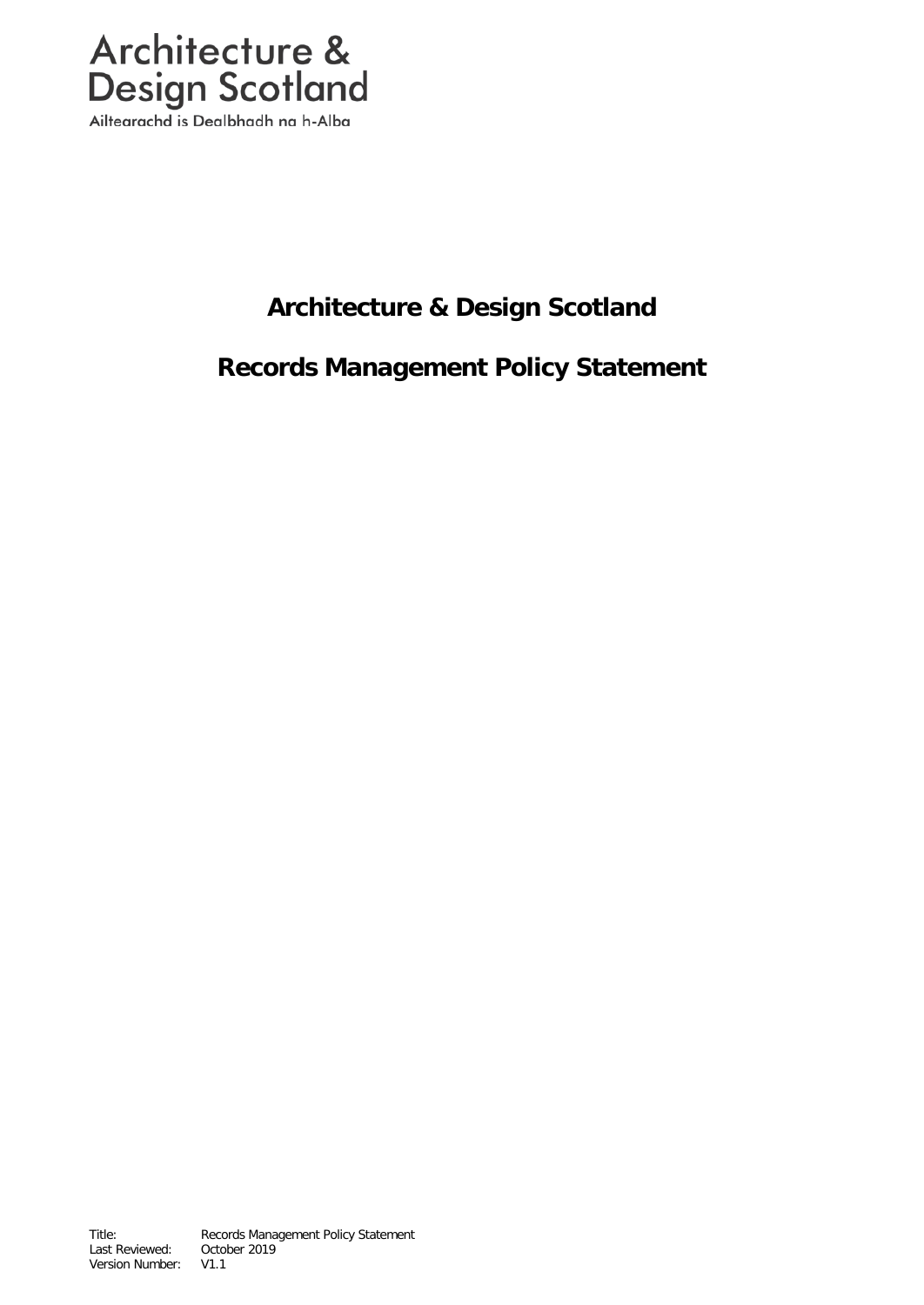# **CONTENTS**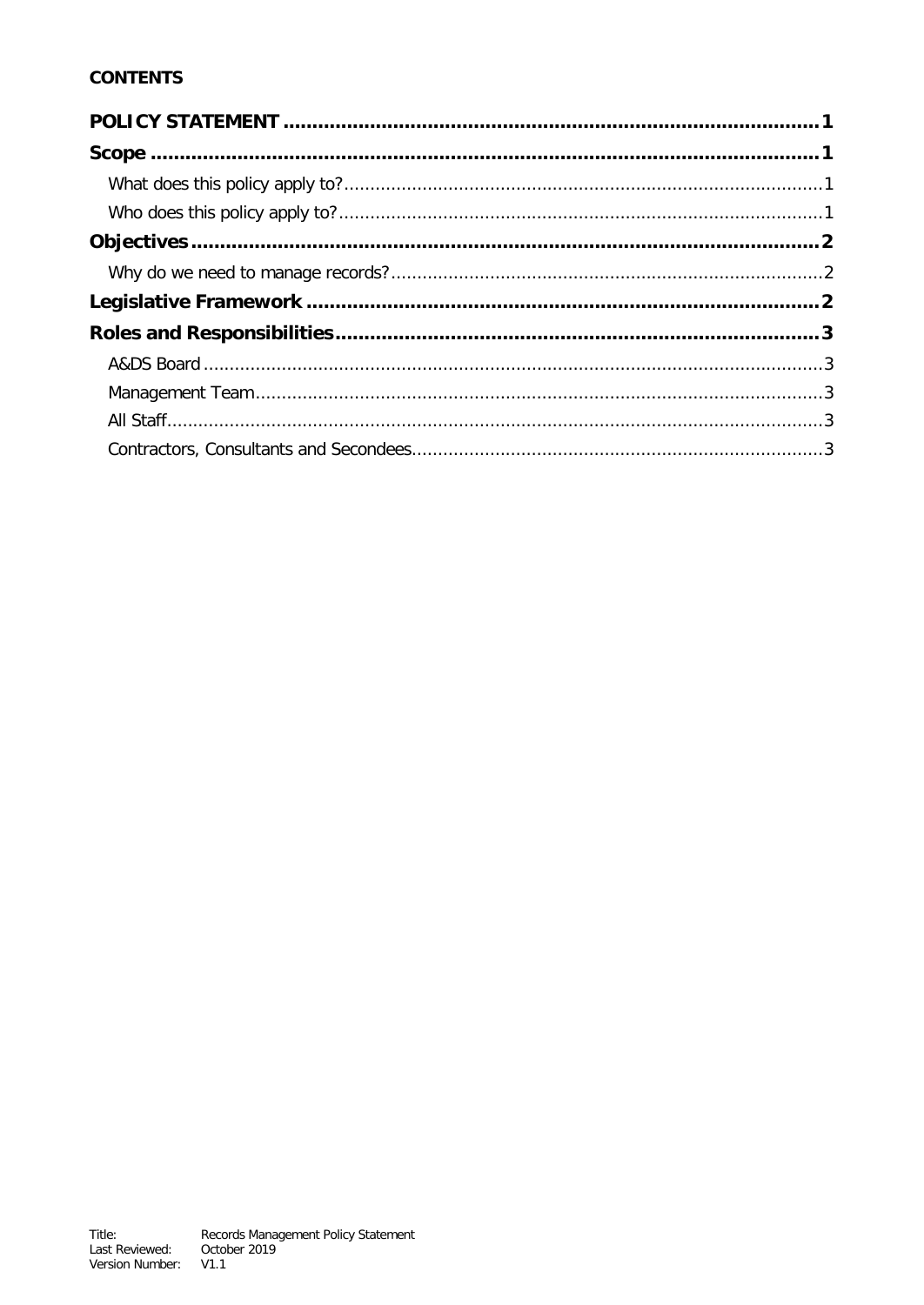## <span id="page-2-0"></span>**POLICY STATEMENT**

A&DS recognises that effective records management will enable the organisation to move beyond compliance to best practice. Effective records management will ensure that A&DS has the right information at the right time to support its decision making processes.

A&DS is therefore committed to maintaining and improving good records management practises that meet operational needs, accountability requirements and stakeholder's expectations. Effective records management will ensure that information is:

- created and managed efficiently;
- stored appropriately and is easily retrievable;
- destroyed or preserved in accordance with A&DS's retention schedule;
- able to meet current and future needs:
- easily accessible by the public where necessary.

The introduction of the Public Records (Scotland) Act 2011 highlights the importance of records management and our aim is to ensure that we meet the legal requirements placed on us by not only this Act, but also by ensuring good records management practices are in place throughout the organisation we will meet our requirements under the Data Protection Act 1998, the Freedom of Information (Scotland) Act 2002 and GDPR 2018.

This policy is supported by a set of procedures and guidance which define how to manage A&DS records and what tools to use.

# <span id="page-2-1"></span>**SCOPE**

# <span id="page-2-2"></span>**What does this policy apply to?**

This policy and any associated procedures and standards applies to the management of all records created or received by A&DS in the conduct of its business activities, regardless of what format they are in.

Examples of items that can constitute records include, but are not limited to:

- Documents (including electronic or paper documents);
- Computer files (including video & drawing files);
- Paper based files;
- Electronic mail messages;
- Internet Web pages;
- Reports;
- Diaries (including electronic or paper).

# <span id="page-2-3"></span>**Who does this policy apply to?**

This policy applies to all permanent members of staff, temporary members of staff, contractors, consultants and secondees who have access to A&DS's records. The policy aims to ensure that all individuals are aware of what they must do to manage records effectively and efficiently and in accordance with any relevant legislation.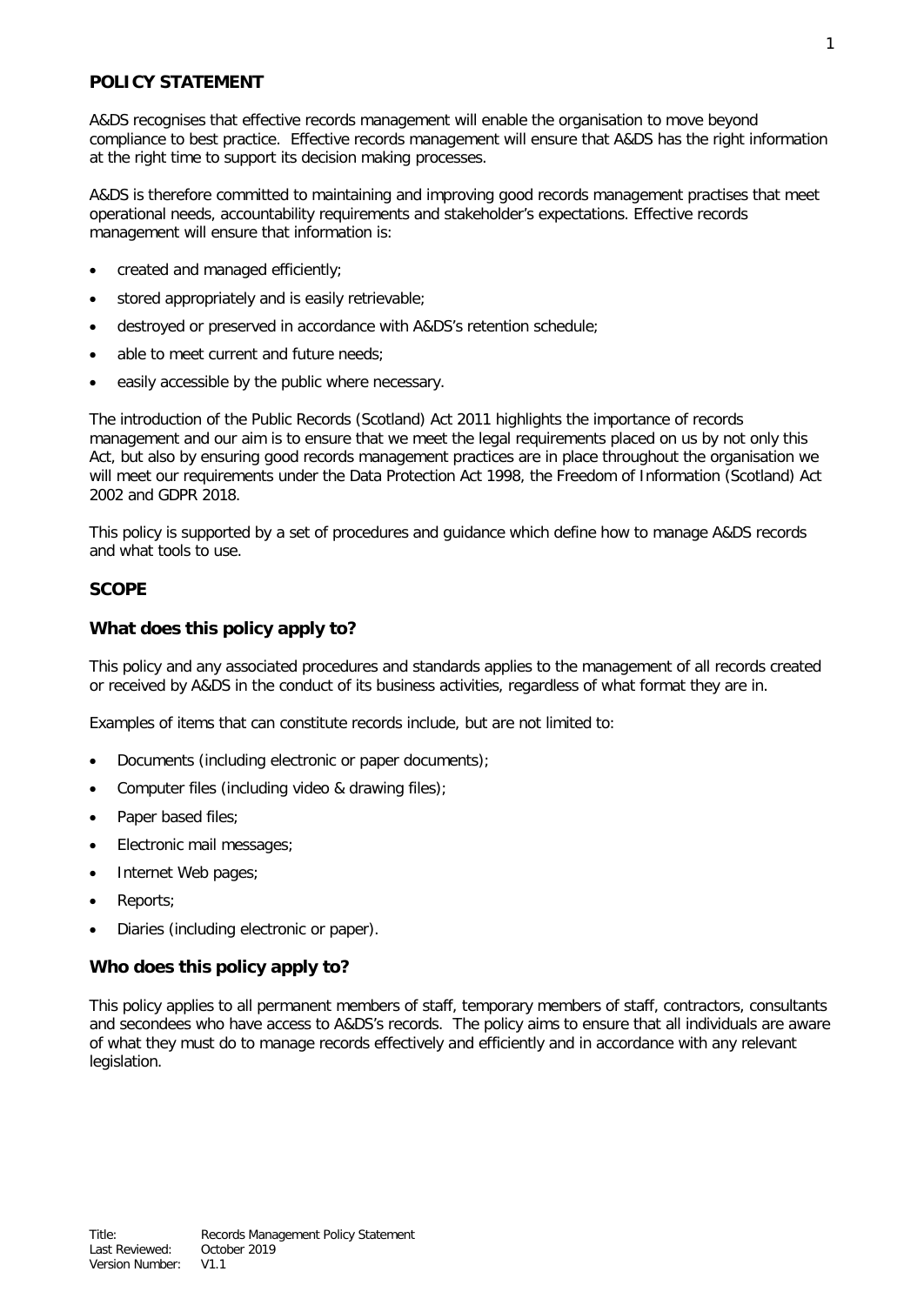## <span id="page-3-0"></span>**OBJECTIVES**

#### <span id="page-3-1"></span>**Why do we need to manage records?**

Records contain information that is a unique and invaluable resource and an important operational asset. A systematic approach to the management of A&DS's records is essential to protect and preserve records as evidence of our actions.

The aim of this policy is to define a framework for managing A&DS's records to ensure that we:

- Create and capture accurate, authentic and reliable records;
- Maintain records to meet A&DS's business needs;
- Store information appropriately;
- Dispose of records that are no longer required in an appropriate manner;
- Protect vital records;
- Conform to any legal and statutory requirements relating to record keeping;
- Comply with government directives;
- Make information accessible to the public where necessary.

This in turn, will enable our organisation to:

- Carry out its business effectively:
- Make informed decisions;
- Comply with relevant legislation;
- Ensure transparency and openness;
- Maintain continuity and consistency;
- Actively manage performance;
- Maintain an appropriate audit trail to meet business, regulatory and legislative requirements.

#### <span id="page-3-2"></span>**LEGISLATIVE FRAMEWORK**

Architecture & Design Scotland operates in an environment influenced by a number of factors, namely (but not limited to):

- Data Protection Act 1998;
- Human Rights Act 1998;
- Freedom of Information (Scotland) Act 2002;
- Environmental Information Regulations (Scotland) 2004;
- Privacy and Electronic Communications Regulations 2003;
- Equality Act 2010;
- Public Records (Scotland) Act 2011;
- General Data Protection Regulation (GDPR) 2018.